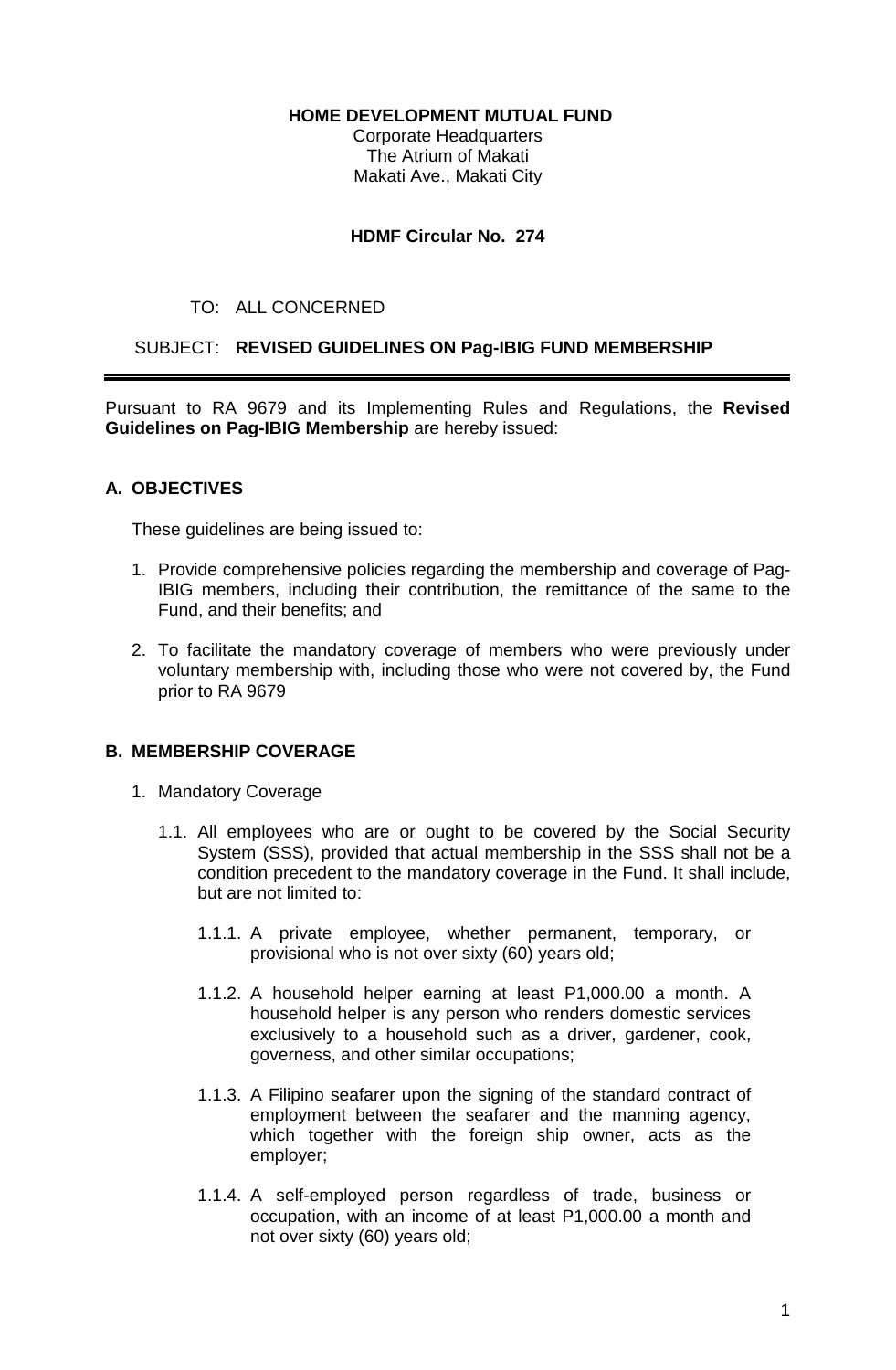1.1.5. An expatriate who is not more than 60 years old and is compulsorily covered by the Social Security System (SSS), regardless of citizenship, nature and duration of employment, and the manner by which the compensation is paid. In the absence of an explicit exemption from SSS coverage, the said expatriate, upon assumption of office, shall be covered by the Fund.

 An expatriate shall refer to a citizen of another country who is living and working in the Philippines.

- 1.2. All employees who are subject to mandatory coverage by the Government Service Insurance System (GSIS), regardless of their status of appointment, including members of the judiciary and constitutional commissions;
- 1.3. Uniformed members of the Armed Forces of the Philippines, the Bureau of Fire Protection, the Bureau of Jail Management and Penology, and the Philippine National Police;
- 1.4. Filipinos employed by foreign-based employers, whether they are deployed here or abroad or a combination thereof.
- 2. Voluntary Coverage

An individual at least 18 years old but not more than 65 years old may register with the Fund under voluntary membership. However, said individual shall be required to comply with the set rules and regulations for Pag-IBIG members including the amount of contribution and schedule of payment. In addition, they shall be subject to the eligibility requirements in the event of availment of loans and other programs/benefits offered by the Fund.

The following shall be allowed to apply for voluntary membership:

- 2.1. Non-working spouses who devote full time to managing the household and family affairs, unless they also engage in another vocation or employment which is subject to mandatory coverage, provided the employed spouse is a registered Pag-IBIG member and consents to the Fund membership of the non-working spouse;
- 2.2. Filipino employees of foreign government or international organization, or their wholly-owned instrumentality based in the Philippines, in the absence of an administrative agreement with the Fund;
- 2.3. Employees of an employer who is granted a waiver or suspension of coverage by the Fund under RA 9679;
- 2.4. Leaders and members of religious groups;
- 2.5. A member separated from employment, local or abroad, or ceased to be self-employed but would like to continue paying his/her personal contribution. Such member may be a pensioner, investor, or any other individual with passive income or allowances;
- 2.6. Public officials or employees who are not covered by the GSIS such as Barangay Officials, including Barangay Chairmen, Barangay Council Members, Chairmen of the Sangguniang Kabataan, and Barangay Secretaries and Treasurers;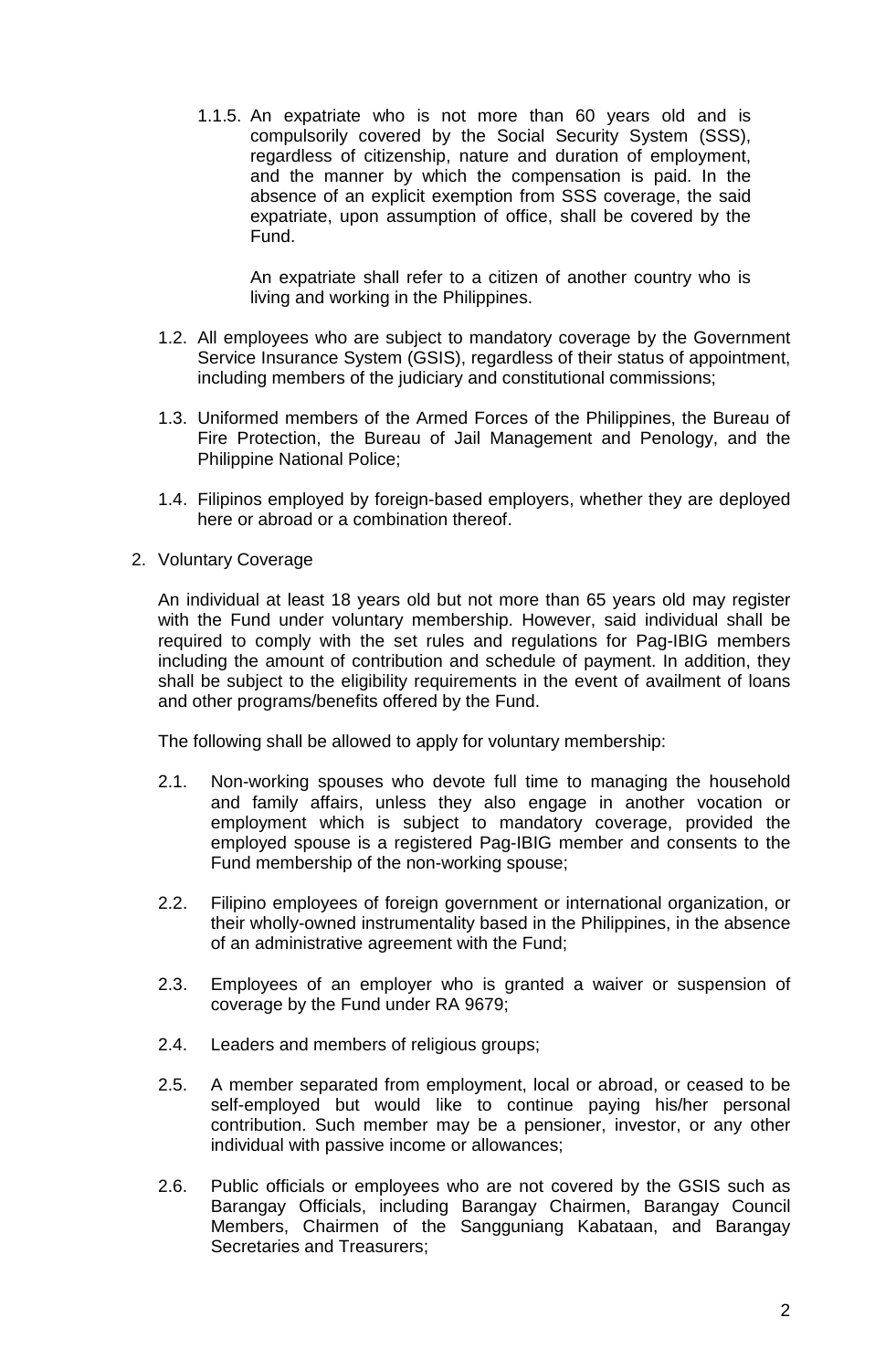- 2.7. Such other earning individuals/groups as may be determined by the Board by rules and regulations.
- 3. Existing Membership and Coverage

All records and documents, as well as the amounts and benefits already accrued to the members covered by the Fund under PD 1752, as amended, shall be transferred, continued, and integrated into the member's coverage under RA 9679.

All rights vested, duty imposed, penalties accrued, and/or proceeding commenced under PD 1752, as amended, particularly those under RA 7742, shall continue to subsist and shall be enforced under the provisions of RA 9679 and its IRR.

## **C. MEMBERSHIP REGISTRATION**

- 1. Modes of Registration/Updating of Records
	- 1.1. Online Registration

Registration shall be done online using the Membership Registration System. The member shall personally fill out the computerized Member's Data Form (MDF).

1.2. Manual Registration

Those without access to the online Membership Registration System shall be required to accomplish the MDF in hard copy. MDFs with lacking information shall be returned to the concerned members for completion.

- 2. All existing members of the Fund, whether under mandatory or voluntary membership, shall update their records with the Fund via submission of MDF or Membership Registration System. Existing Pag-IBIG II members whose Pag-IBIG I membership is inactive shall also update their records with the Fund. Inactive members who have not updated their records under RA 9679 shall do the same upon reactivation of membership.
- 3. All existing members shall update their records whenever there are changes in their personal information.

# **4. Effective Date of Membership/Coverage**

**Fund coverage shall be effective as follows but actual membership shall only commence upon the remittance of the initial monthly membership contribution.** 

- **4.1. The mandatory coverage of the following shall take effect on January 1, 2010, unless a different date is set by the Board by resolution:** 
	- **4.1.1. Employees who were not subject to mandatory coverage prior to RA 9679;**
	- **4.1.2. Filipinos employed by foreign-based employers; and**
	- **4.1.3. Other coverable members who were not previously covered mandatorily prior to RA 9679.**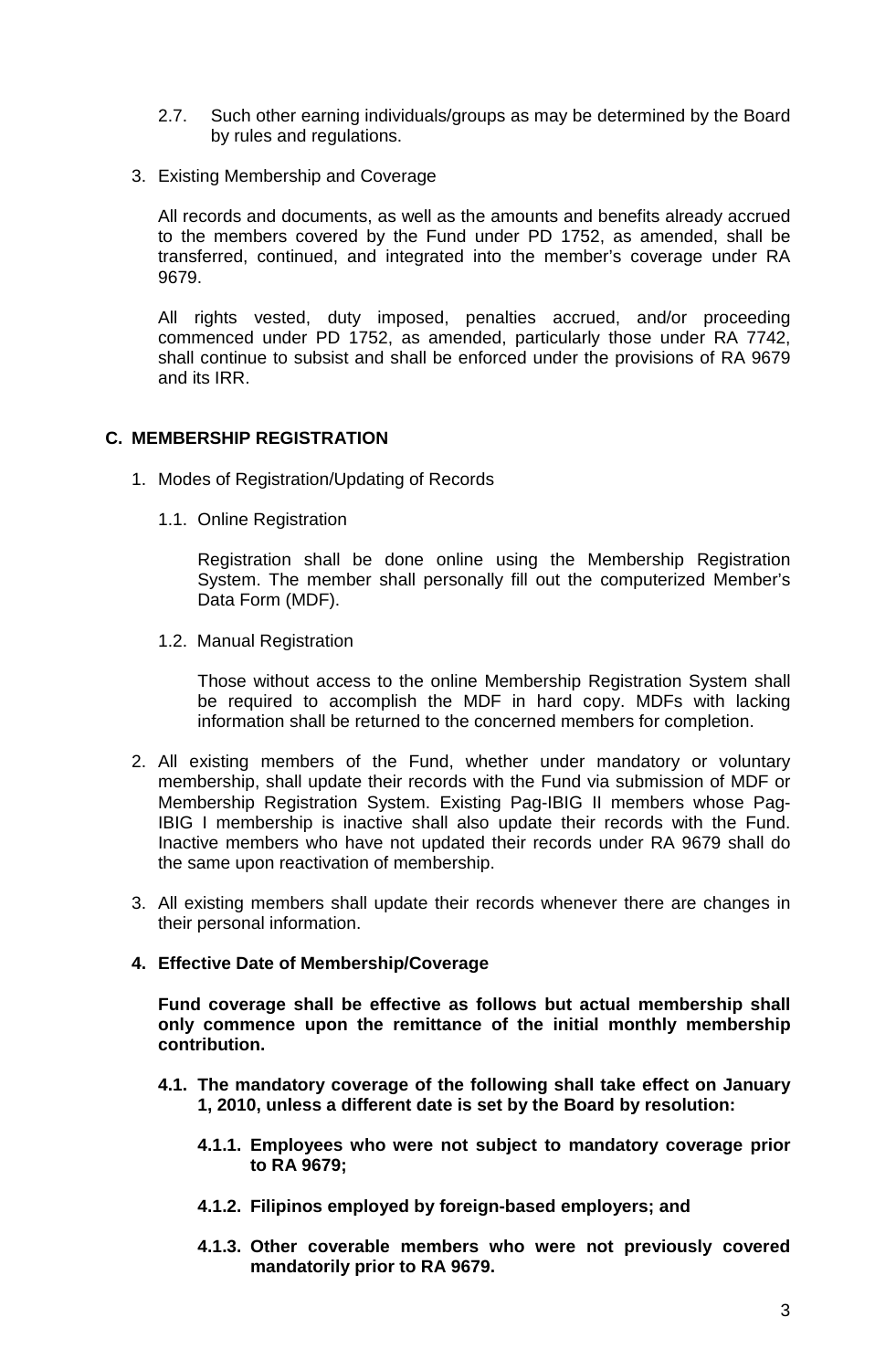- **4.2. The mandatory coverage of employees of an employer whose Fund coverage is suspended or waived shall take effect after the expiration of the said waiver or suspension.**
- **4.3. The coverage of individuals under voluntary membership shall commence on the actual date of registration.**

## **D. MEMBERSHIP CONTRIBUTION**

1. The contribution rate of all members, except for non-working spouses of Pag-IBIG members, shall be as follows:

| <b>Monthly Compensation</b> | <b>Contribution Rate</b> |                   |
|-----------------------------|--------------------------|-------------------|
|                             | <b>Employee</b>          | Employer (if any) |
| P1,500 and below            | $1.0\%$                  | 2.0%              |
| <b>Over P1,500</b>          | $2.0\%$                  | 2.0%              |

"Monthly Compensation" shall refer to the basic salary and other allowances, **where basic salary includes, but is not limited to, fees, salaries, wages, and similar items received in a month. It shall mean the remuneration or earnings, however designated, capable of being expressed in terms of money, whether fixed or ascertained on a time, task, or piece or commission basis, or other method of calculating the same, which is payable by an employer to an employee or by one person to another under a written or unwritten contract of employment for work done or to be done, or for services rendered or to be rendered**.

The maximum monthly compensation to be used in computing the employee and employer contributions shall not be more than P5,000.

Employers shall remit two percent (2%) of the monthly compensation of the contributing member as counterpart contribution. The employer is not entitled to deduct from the wages or remuneration of or, otherwise, to recover from the employee the employer's contribution.

- 2. **A Filipino employee working abroad and whose employer is not subject to mandatory coverage shall contribute an amount equivalent to 2% of his/her monthly compensation. Said employee may opt to pay the employer counterpart.**
- 3. A member may contribute more than what is required herein, whereas the employer shall only be mandated to contribute what is required in accordance with Item D Section 1 hereof, unless said employer agrees to match the employee's increased contributions.
- 4. In cases where an employee has two (2) or more employers, he/she shall contribute monthly to the Fund a percentage of his monthly compensation per employer, which shall be matched by the latter in accordance with the rates specified in Item D Section 1 hereof.
- 5. **The self-employed person subject to mandatory coverage, including those who registered for Fund coverage under HDMF Circular No. 96, shall be treated as both the employee and employer and shall therefore be required to pay both the employee share and the employer counterpart in accordance with the rates specified above.**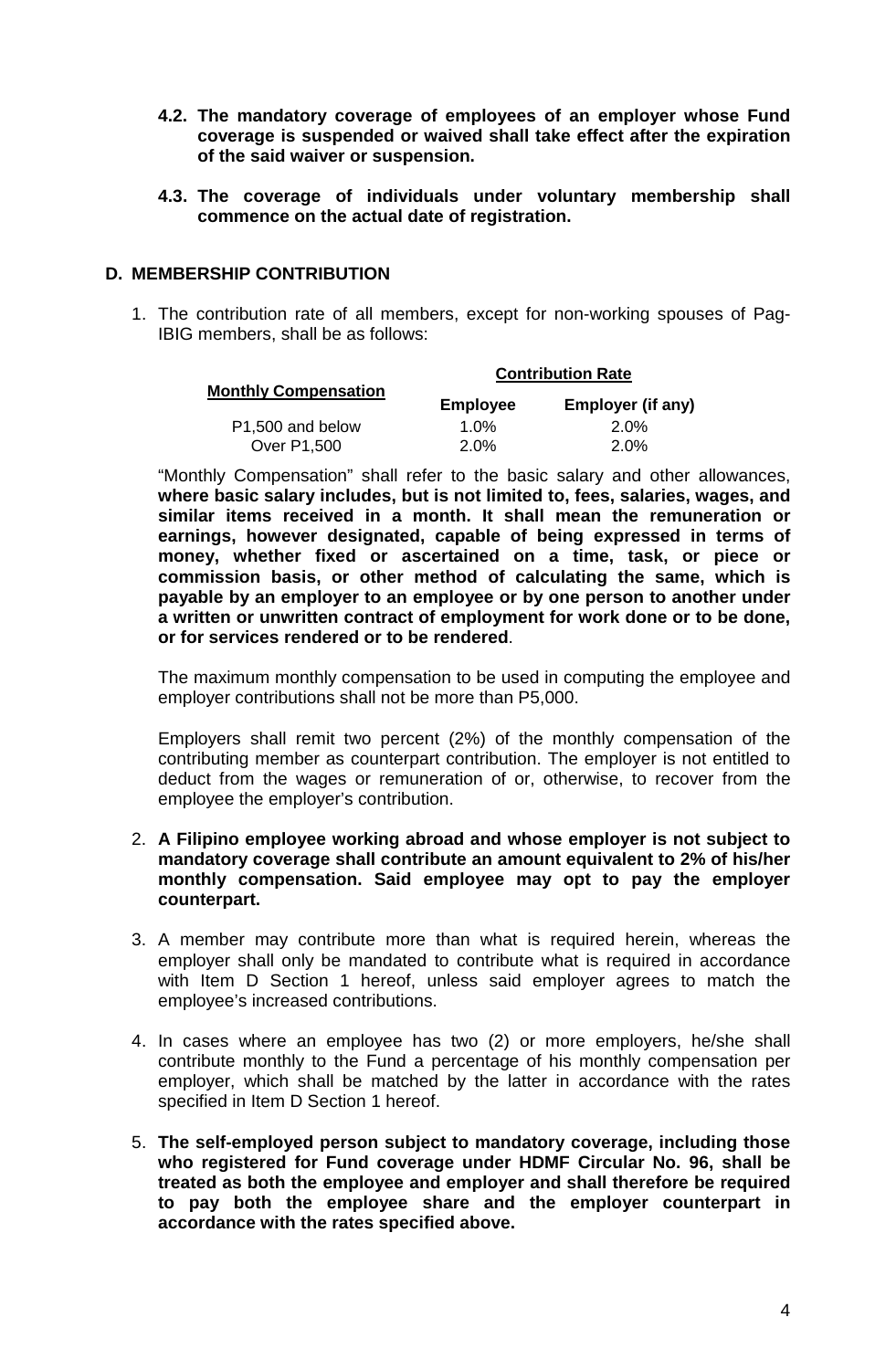6. Membership contributions of a non-working spouse shall be as follows:

| Fifty Percent (50%) of Working<br><b>Spouse's Monthly Compensation</b> | <b>Contribution Rate</b> |
|------------------------------------------------------------------------|--------------------------|
| P <sub>1</sub> ,500 and below                                          | 1.0%                     |
| <b>Over P1,500</b>                                                     | $2.0\%$                  |

The non-working spouse shall not be required to remit the employer counterpart.

## **E. REMITTANCE OF CONTRIBUTIONS**

- 1. The employer shall act as agent for both the Fund and the employee. He shall collect the membership contributions, as well as the employees' loan amortizations or payments, through payroll deductions and shall indicate the same on the employees' pay slips or issue corresponding receipts for said deductions.
- 2. It shall be mandatory and compulsory for the Government, its national and local offices, political subdivisions, branches, agencies or instrumentalities, government-owned and controlled corporations (GOCCs) to provide the payment of contributions in their annual appropriations.
- 3. Membership contributions shall be collected and remitted from the time the employee should have been covered by the Fund.
	- 3.1. If the employer pays unremitted collections due to enforcement, the same shall be applied retroactively upon the employee's presentation of proof that said contributions were previously collected/deducted from him/her. Such shall also apply to said employer's previous employees from whom deductions were made but were not remitted. In these cases, the reckoning of membership shall be on the date that the member should have been coverable by the Fund.
	- 3.2. If the employer did not collect any membership contribution from his/her employees but paid the mandatory employer counterpart due to enforcement, reckoning of the twenty-year membership shall be on the date that actual payment was made. These remittances shall be treated as a single contribution.
	- 3.3. While the member may opt to pay the sum of contributions during the period of his/her employer's delinquency, such shall be treated as a single contribution and shall not be applied retroactively. In such instances, counting of membership contributions shall begin on the date of the initial Pag-IBIG Fund Receipt (PFR).
- 4. The monthly membership contributions of barangay officials shall be deducted by their respective barangays from their monthly honoraria. The employer counterpart shall be provided and sourced from local funds of their respective barangays.
- 5. All employers and trade associations/cooperatives with existing agreement with the Fund shall remit the required monthly employer and employee contributions to the Fund or its authorized collecting banks in accordance with the following schedule: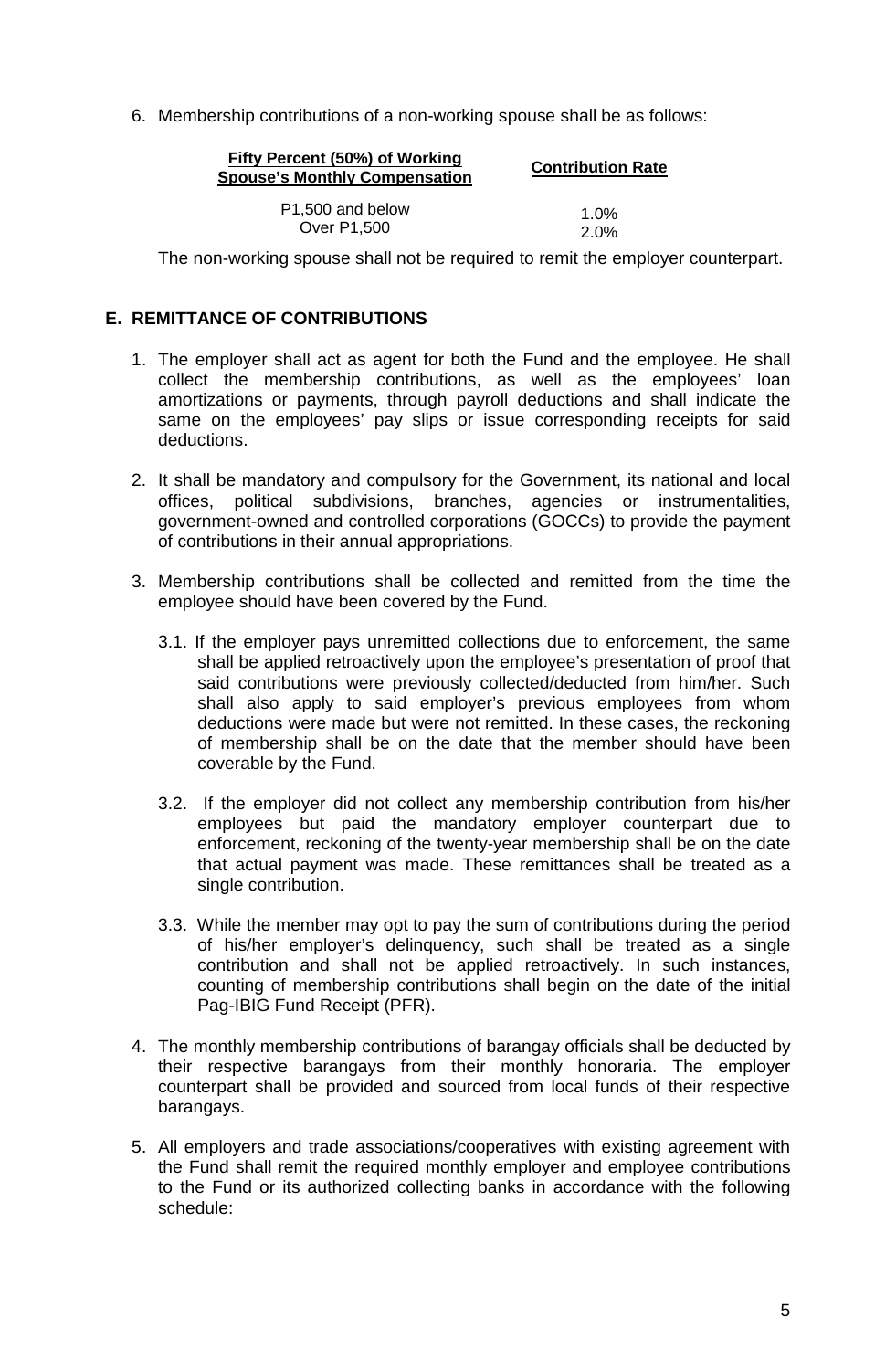| <b>First Letter of</b><br>employer's name | Due date                                                                               |
|-------------------------------------------|----------------------------------------------------------------------------------------|
| A to D                                    | 10 <sup>th</sup> to the 14 <sup>th</sup> day of the month following the period covered |
| $E$ to $L$                                | 15 <sup>th</sup> to the 19 <sup>th</sup> day of the month following the period covered |
| M to Q                                    | 20 <sup>th</sup> to the 24 <sup>th</sup> day of the month following the period covered |
| R to Z, Numeral                           | 25 <sup>th</sup> to the end of the month following the period covered                  |

The duly accomplished Membership Contribution Remittance Form (MCRF) shall be submitted together with the remittance.

 Failure or refusal of the employer/trade association/cooperative to pay or to remit the contributions herein prescribed shall not prejudice the right of the covered employee to the benefits under the Fund. Such employer/trade association/cooperative shall be charged a penalty equivalent to **1/10 of 1% per day of delay of the amount due starting on the first day immediately following the due date until the date of full settlement**.

6. **In cases of suspension from work, leave of absence without pay, or separation from employer, a member-saver may remain in good standing with the Fund by directly remitting his/her monthly contributions together with the employer counterpart to be shouldered by him/her, to any Pag-IBIG branch. A member-borrower, on the other hand, shall be required to continue paying and remitting to the Fund his/her monthly membership contributions and monthly amortization payments.** 

It shall be the duty of the employer to inform the Fund of such incidences.

- 7. A member-saver under an employer who has been granted a waiver or suspension from coverage may remain in good standing by directly remitting to the Fund his/her monthly membership contributions. However, a memberborrower shall continue to pay and remit to the Fund his/her monthly membership contributions and loan amortization payments. On both accounts, the member may opt to shoulder and remit the employer counterpart.
- 8. Self-employed and voluntary members shall remit contributions directly to the Fund on or before the 10<sup>th</sup> day of the month following period covered. They may opt to pay their contributions on a quarterly basis, provided that such remittances are made on or before the  $10<sup>th</sup>$  day of the beginning month of the quarter.

#### **F. MEMBERSHIP STATUS**

A Pag-IBIG member shall refer to any person registered with the Fund and has remitted at least a single contribution, whether under mandatory or voluntary coverage.

Based on the number and frequency of monthly contributions made, members may be classified into:

- 1. New member refers to a member whose first membership contribution is posted for the month.
- 2. Active Member refers to a member with monthly membership contributions within the last six (6) months. An active member may either be:
	- 2.1. Regularly paying refers to a member with at least five (5) monthly membership contributions within the last six (6) months; or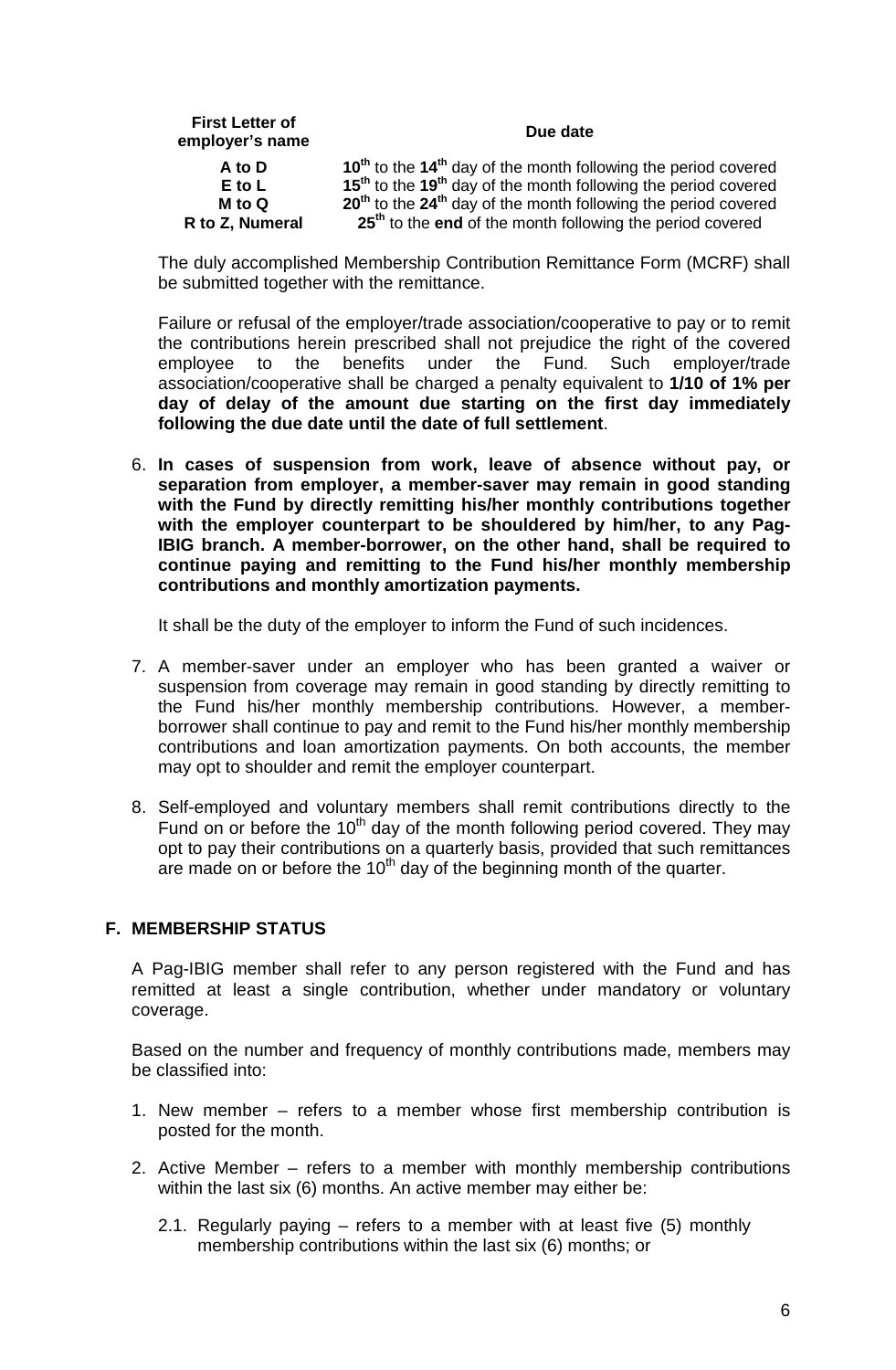- 2.2. Intermittently paying refers to a member with at least one (1) but less than five (5) monthly membership contributions within the last six (6) months.
- 3. Inactive Member refers to a member with no single payment over the past six (6) months. Inactivity may be due to the following reasons:
	- Termination/separation from service;
	- Leave without pay for at least a month; or
	- Contributions were collected but were not remitted.
- 4. Reactivating Member refers to a previously inactive member who resumed paying his/her monthly membership contributions.

## **G. BENEFITS**

- 1. A member's Total Accumulated Value (TAV) shall consist of the member's accumulated contributions, the employer counterpart, if any, and the dividend earnings credited to his/her account.
- 2. The member's contributions, inclusive of the employee and employer contribution, shall earn dividends which shall be distributed annually and credited to said member's TAV. Only members with outstanding TAV as of year-end shall be entitled to dividends declared for that particular year. All dividend earnings shall be tax-free.

The Fund shall credit dividends to the accounts of members with unclaimed savings, provided the member has not yet reached age sixty-five (65), and those with pending applications for provident benefits whose claims disbursement vouchers have not been prepared as of December 31<sup>st</sup>.

- 3. A member who transfers to another employer or who becomes self-employed carries with him his/her TAV.
- 4. A member may avail of the Fund's various housing loan, short-term loan, and other benefit programs, provided that he/she satisfies the eligibility criteria set by the Fund.
- 5. A member who becomes a member of the Fund after the effectivity of RA 9679 shall have the option to withdraw his/her TAV after the fifteenth  $(15<sup>th</sup>)$  year of continuous membership, provided that said member has no outstanding housing and/or short-term loan with the Fund at the time of withdrawal. This option shall not prejudice his/her continuing membership with the Fund.
- 6. A member shall be entitled to receive his/her TAV upon termination of membership or upon the occurrence of any of the grounds for membership termination. Any and all pending obligations of the member shall be deducted from said TAV.
- 7. In the event of a member's death, his/her legal heirs, as provided under the Intestate Succession of the Revised Family Code, shall likewise receive said member's TAV, less any and all pending obligations of the member with the Fund. Beneficiaries shall also be entitled to the additional death benefit grant, the amount of which shall depend on the member's TAV and membership status at point of death.
- 8. The benefits prescribed under RA 9679 shall not be diminished and the government of the Republic of the Philippines guarantees the payment of